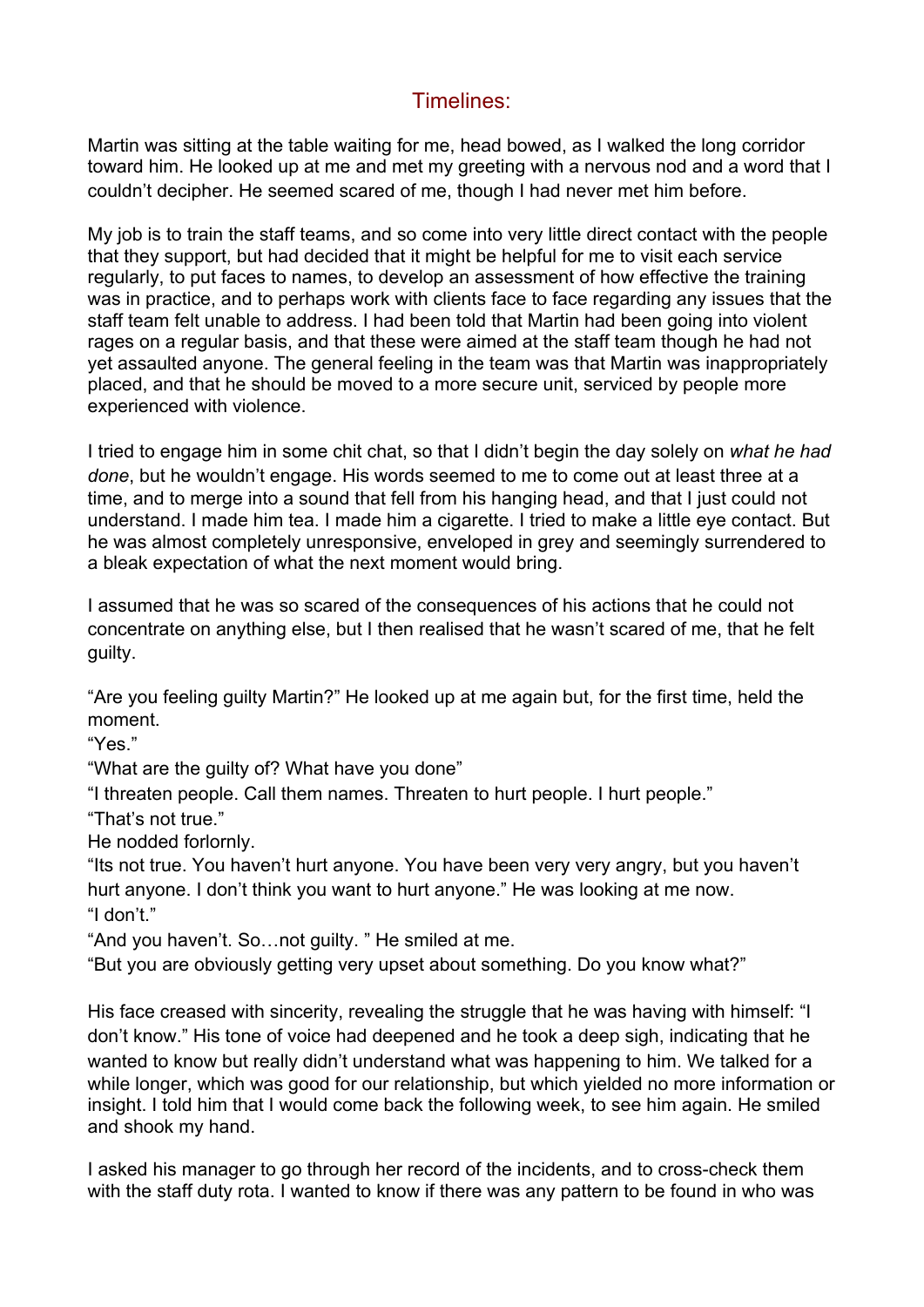present when he lost his temper, and it transpired that in fact one particular woman was on duty for nearly 80% of the incidents. Just to clarify, I worked out that no other member of staff had been on duty for more than 30% of them. Here was a direction to consider.

This staff member was quite experienced, and seemed to me to be competent, kind, and professional. I had no sense at all that she might have been surreptitiously abusive toward Martin, though of course I bore the possibility in mind.

I had also requested copies of any and all official reports on Martin, which had been sent to me with his permission. I wanted to know more about his life, where he had lived, what his family background had been, the extent to which his learning disability had been genetic or acquired, and so on. Reading over them I was struck by their individual incompleteness. It was as though they each told different stories, at least until I thought to amalgamate them, at which point they painted a more complete picture.

For example: one report said that Martin had been removed from school at the age of 8 but didn't offer any explanation, whilst another report said that his older sister had been removed from school in the same year, because of a suspicion of abuse. A third report said that Martin's father had died the year previous, and that his father's brother had moved into the family home some six months later, two weeks before the first report from school that Martin had been disruptive, a month before another sister had started getting into trouble also. *Uncle John*.

It is easy to understand why a man might offer to help the family of his recently deceased brother, but why move into a home with eight children? That takes a lot of commitment or, of course, an ulterior motive. And I was by now resonating with the latter.

Reading the various reports from social services, it became increasingly clear that, although the family had lived in near poverty, and both parents probably had a mild learning difficulty that may have exacerbated the hardship of bringing up 8 kids, the severe problems begun when Uncle John moved in.

When I next saw Martin, I broached the subject.

"Tell me about your dad."

"He's dead."

"Did you like him?"

"He was ok."

"What was it like after he died?"

"No money."

"Must have been difficult." He nodded.

"Must have been hard for your mum. Eight kids and only one adult." He nodded again, but I could see that some thought was playing pinball with his comfort. There was a charged silence, and one which I had to fight hard not to break.

"John moved in." Martin's head was hung low again, and I had that familiar feeling that my next words would be intended to either step firmly into this enshadowed land, or purposefully step away from it, but I tried to hold a place between and connected to the two positions out of respect for (what I had assumed to be) Martin's need to both reveal and retreat.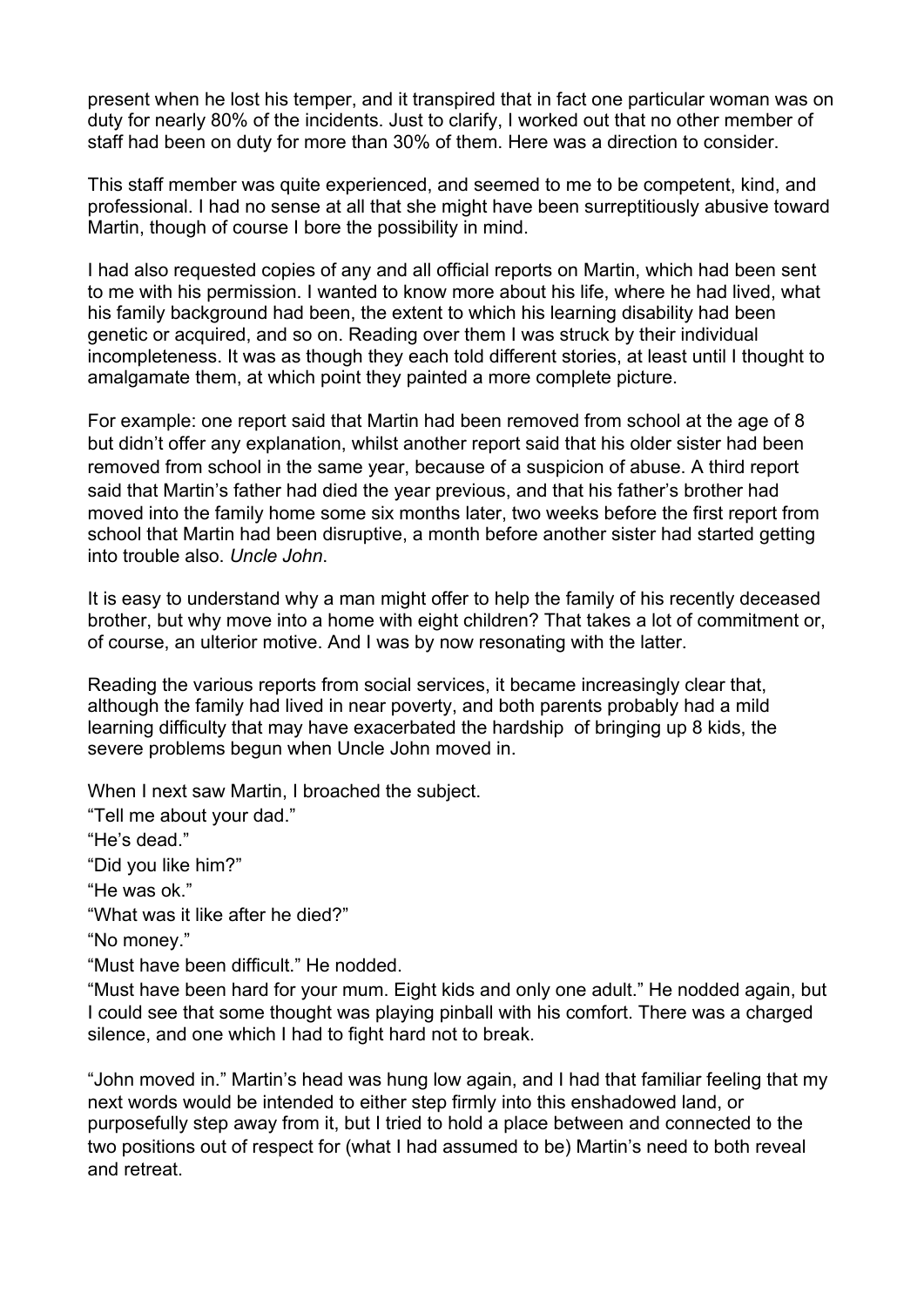"Your uncle? Your dad's brother?" He nodded.

"What was he like?"

"He gave us money." He said the words slowly, with a precision that is uncharacteristic to his speech pattern. I heard that John had helped, but I heard also that there was a price.

The phrase sounded rehearsed, as though repeated often, to him or in his own mind; and it had the texture of a justification tautened by conflict. I entertained the possibility that Uncle John was a kind man, and that the problems that occurred subsequent to his arrival may have been a more direct reflection of the death of the father.

"And what was he like as a person?"

"He gave us money." This time Martin looked me right in the eyes for a second.

"Did you like him?"

"No."

"Why?" Martin's back was becoming increasingly slumped, his chin almost touching his chest. The room drew in, and it was as though he sat in a small bubble of darkness, of shame. He shook his head, unable or unwilling to answer my question. I suggested that he try straightening his back, just a little. He did. I asked him to see if he could look at me, just for a second; and he did.

"Why didn't you like John?" I asked again.

"He made us do things for the money."

"Do you want to tell me what things?" He thought about it, and shook his head.

"Do you remember the things that you had to do for money?"

"Yes I do." His anger was in the room now, challenging the shadows and straightening his spine. I was reluctant to push him for details. Aside from a feeling that such details can sometimes be for the satisfaction or comfort of the professional, to tie up *our* loose ends, I really did not want to lose Martin by pushing him for more than he felt able to give.

"You look angry." Wrong thing to say, and I knew it immediately. Martin slumped, looking guilty again.

"Martin. There is nothing wrong with being angry. Are you thinking of attacking me." He looked up sharply.

"No. I promise."

"Then I have no problem with you being angry. Do you understand?"

"Think so."

"Do you want to say anything to me about John? Anything at all?"

"I wanted kill him."

"Why didn't you?"

"I was scared of him."

"He frightened you?"

"Yes."

"So you wanted to kill him?"

"Because of the things that he made me do."

"The things that he made you do for money?"

"Yes."

"Do you want to tell me what you had to do for money, or would you prefer not to tell me?" He thought about it.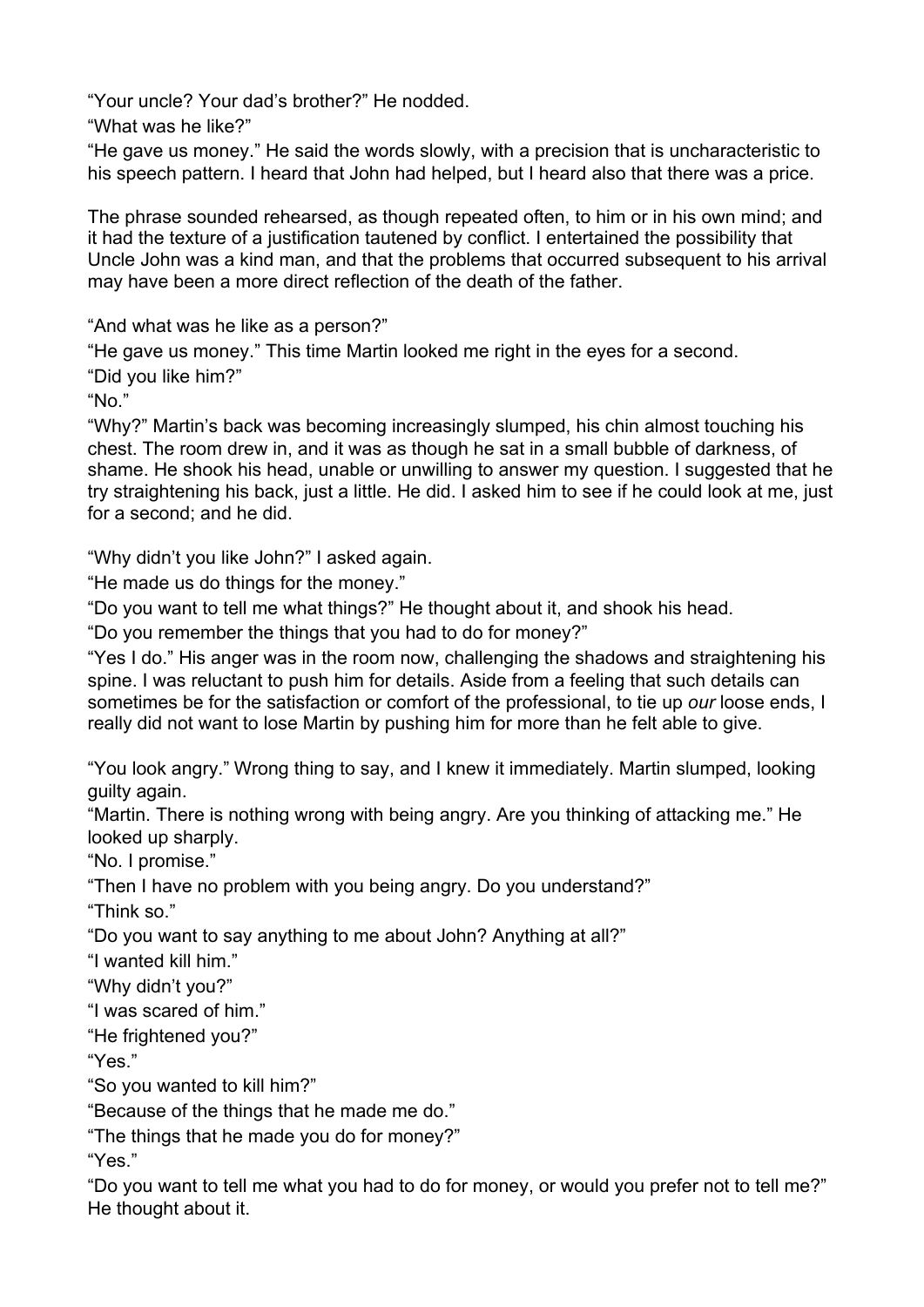"Touch him." "Do you want to tell me where you had to touch him?" "Down."

I knew that if I sought any more details I would open up Martin's experience and memory. Much as I wanted to hear his whole story, I had to be careful of the professional's justification that *it is good for him to get it off his chest*, as the blind-spot within this position usually has a quality of self-interest about it; and, given that I would not be able to see him personally on a regular basis, he would be the one to pay the price; again. There was a moment of silence between us, within which we both took a couple of deep breaths.

"How was your mum?"

"Nothing."

"Nothing? What do you mean?"

"My mum. Nothing any more."

"I don't understand Martin."

"She didn't do nothing any more."

"I still don't understand."

"Food. Nothing else."

"She gave you food, but had nothing else to do with you?"

"Yes."

"Did she protect you?"

"Not from him."

"How do feel about her?"

"I don't see her. Don't want to see her. Haven't seen her for years." It was actually nearly ten years since he had seen her.

"Are you angry with her for not protecting you?"

"Yes."

"Is that why you don't see her?"

"Yes."

I had an overwhelming sense of a broken woman, a mother of eight whose man has just died, leaving them in poverty, she with a learning disability, feeling forced to take whatever help she could find, and at whatever price; a woman who just did not have the strength to resist, to protect her children; a woman who was just trying to get by. I felt touched by her helplessness.

"Was she very upset by the death of your dad." "She went to bed." "For a long time?" "Yes." "Did John get anybody else to touch him?" "Yes." "Who?" "My sister. Maria." "And the other children?" "Don't think so."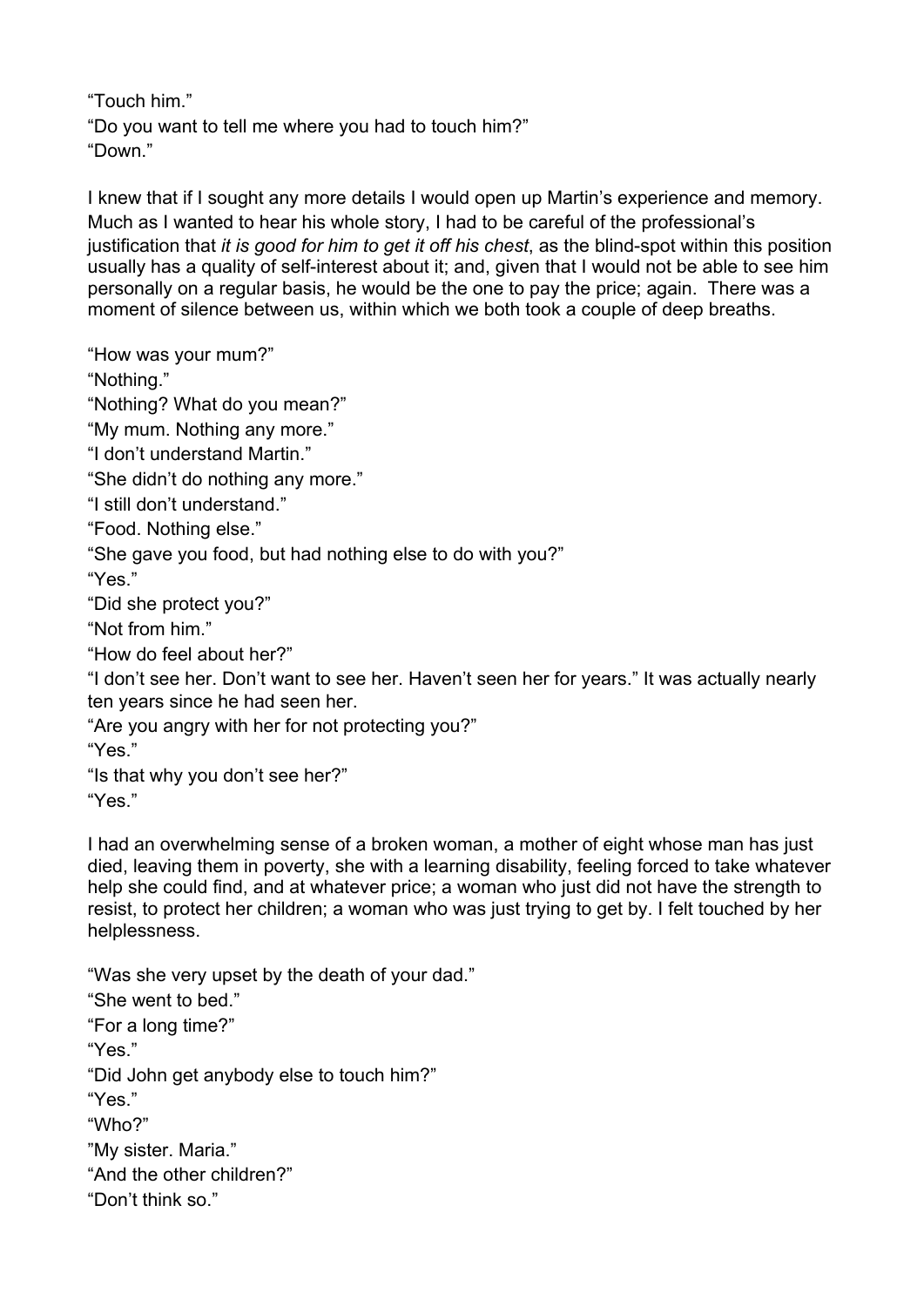And then something occurred to me. I looked at my cross reference time-line of information regarding Martin and his family, and discovered that Maria would now be 38. I asked Martin to describe her.

"Big. Blonde hair. Big." Just like the woman who seemed always to be on duty when Martin became upset. A few minutes later I found out that the staff member was also 38 years old, and had just had her birthday.

"Does Lucy remind you of Maria?"

- "Yes." He almost exclaimed.
- "Does Lucy remind you of what happened when John came to stay?"
- "Yes." He was staring at me, his eyes wide, his back straight.

We talked for another hour, Martin becoming more and more expressive as the moments went by. He more or less repeated himself in terms of the words that he used, but I could see that every time he repeated the words he was, within himself, remembering more and more. Rather than being distraught, he seemed happy, relieved. He had been upset with his behaviour, but yet had been unable to control himself, fuelled as he was by a trigger to a past trauma.

We brought his manager into the room, told her the story, and between us begun to look at ways in which Martin could express his panic and anger without becoming abusive or threatening. What we agreed upon was simple: when Martin was behaving like that, the staff team would ask him if he was feeling scared, and they would suggest that he sit alone with a staff member in the office, and discuss how he felt. He thought that this would be enough for him.

I also suggested that he set up a basic monitor, upon which Martin would record daily how he had felt and how he thought he had behaved; and that he would meet with a staff member every evening, for half an hour, just to talk through his day, to bring up anything that was on his mind. He was enthusiastic, seemingly unconcerned about his horrifying memories as he basked in the feeling of understanding why he had been feeling the way he had. We also asked Lucy if she would mind working at a different project for a couple of weeks. She readily agreed, herself pleased to escape the firing line, and in fact she stayed in the other home permanently.

Martin wanted me to come and see him regularly, but I felt that it was important now for me to back away from the home, and let the staff team do their work. His peace of mind was too closely inter-linked with me, and I wanted him to enjoy the experience of receiving a comparable understanding and contact from those who were responsible for his health and welfare on a daily basis, so that his sense of expectation could begin to be rewritten.

Two months later I returned. Martin ran from his bedroom, shook my hand, laughed when I tripped forward under the demands of his grip, and virtually dragged me to the office. The manager was looking on, grinning with pride. He showed me the monitor, which clearly revealed that he had experienced two incidents in two months, and not serious ones at that. He was very pleased with himself.

He offered me a cup of tea, and I sat looking at him as he made it. His back was straight, his head up. He was speaking more clearly, and he was even making jokes, though his manager had told me that laughing and joke-telling had never been aspects of Martin's